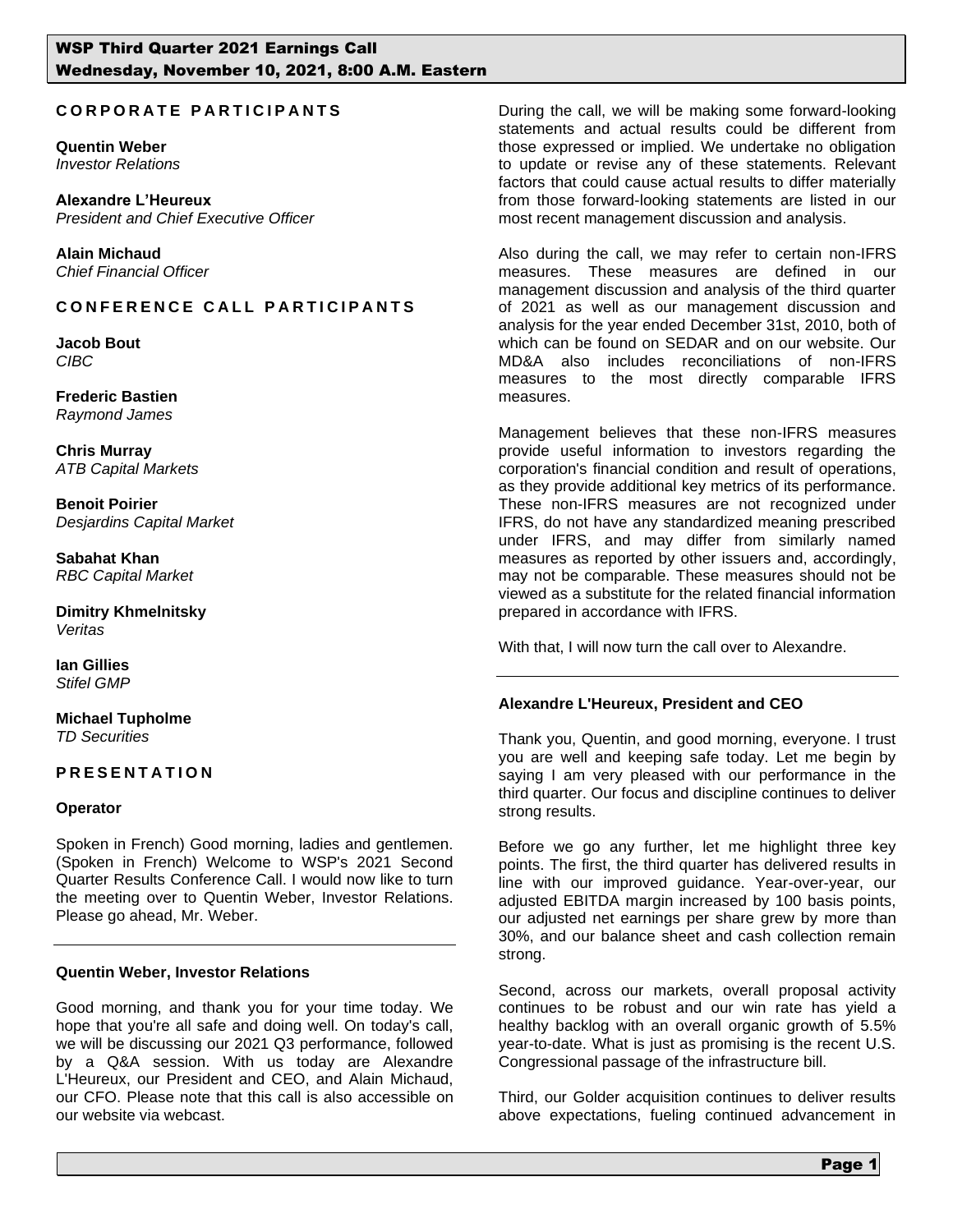the earth environment service sector. The integration activities are progressing according to plan, and so far over 50 Golder leaders have undertaken key leadership roles around the globe.

We are finding the addition of the Golder brand to be a talent attraction advantage in a highly competitive market. The strength of our earth and environment practice positions us well for the global transition to a green economy. As you are all aware, the United Nations COP26 Summit is concluding this week, with the stated goal of accelerating action towards the goals of the Paris agreement and the U.N. Framework Convention on Climate Change.

As the world continues to pledge action, WSP expects to be at the forefront of defining solutions for clients that are future ready, advising and guiding them on the best way to navigate their business within the low-carbon economy and delivering on the pledges offered in such forums. In fact, we are actively observing net zero drivers creating many growth opportunities for our teams across the globe as the patterns of spending in a post-pandemic economy shift.

We remain committed to not only supporting but leading the world's green transition through proven scientific approaches and smart engineering. This quarter saw us achieve some key recognitions. In addition to numerous Project Excellence awards in the U.S., Australia, Europe, and Canada, we are proud that WSP achieved the number one ranking among Building's top 150 consultant list in the UK, moving up from the eighth position in the previous survey. This demonstrates our growing leadership in the property and building market in the region.

Even as we see many markets flourish, conditions related to the global pandemic remain fluid. We continue to monitor the situation across all of our operating locations and adapt project delivery in regions with increased restrictions.

In this quarter, we continued to support flexible work arrangements for our people. Some staff are choosing to return to the office environment, while others, like our colleagues in Australia and New Zealand, have experienced lockdowns. We continue to follow our business contingency plans and focus on helping our people to be safe and productive wherever they are located.

Separately, we were pleased to announce the strategic acquisition of Englekirk in October, adding capabilities in our property and building sectors and growing WSP's structural engineering practice on the U.S. West Coast. Not only did this recent acquisition help to achieve our strategic goals for the U.S., but it is also just the latest stride in growing WSP in the U.S. In 2021 alone through our acquisitions, we added more than 1,900 professionals to our team and, during the last three year cycles, our headcount has more than doubled.

Our scale in the U.S. and our recognizability to deliver on projects of significant complexity and scope bode well in light of the upcoming opportunities and momentum in the market, resulting from a significant infrastructure investment around the globe. With the congressional passage of the bipartisan Infrastructure Investment and Jobs Act in the United States, this will make the historic investment in rehabilitating, modernizing, and transforming its infrastructure, which is obviously really good news.

Today our U.S. clients are continuing to move forward with their capital plans. And now with this positive outcome, we believe we will see more substantive projects in late 2022 or 2023 as funding becomes clear and accessible.

In Canada, WSP is seeing increased project demands resulting from both private and public investments. The federal government alone has committed to more than \$100 billion of infrastructure funding over three years, including approximately \$18 billion in green spending towards the Paris Climate Accord goals. This shift towards ESG and climate change will be felt in all sectors as part of the post-pandemic spending, and we are well positioned to capitalize on this.

We also see opportunities coming from the UK, where WSP is exploring project potential as the government recently released its plan to spend on health, education, transport, and other public services next year, increasing its investment 3.8% a year on average.

And similarly, in Australia the infrastructure market has received an allocation of 225 billion Australian dollars for general government sector infrastructure spending.

So, let me just take a moment to highlight a few notable wins during Q3. We were recently selected for a \$500 million indefinite delivery and definite quantity contract, where WSP will serve as the managing partner of the winning joint venture. The contract will directly support the U.S. Navy Shipyard Infrastructure Optimization Program and will focus on modifying and replacing infrastructure to increase efficiencies of workflow and operation within the shipyards.

Bolstered by our fruitful collaboration with our new Golder colleagues, our leadership in advancing the green transition with our future-ready approach helped to win several pioneer projects. In the Nordics, we are proud to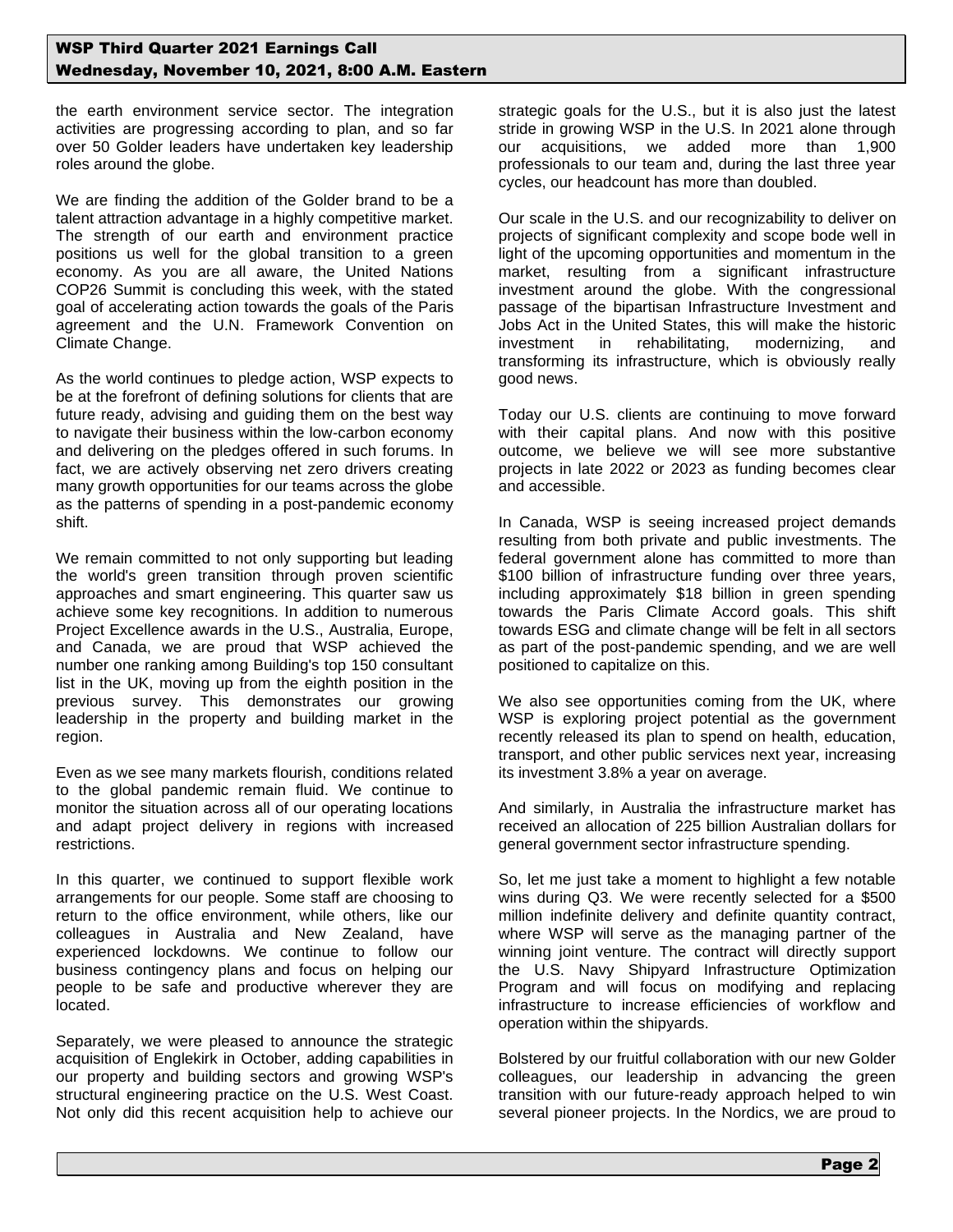have been chosen to conduct the environmental baseline investigation and support of establishing the world's first energy islands, marking the beginning of a new era for large-scale offshore wind power. When complete, the two energy islands will supply enough power for six million households in Denmark.

Continuing the theme of projects arising from the green transitions, we were also selected to serve as owners' engineers in Building Canada for Canada's first net zero power infrastructure using alarm cycle technology, representing a major step toward decarbonizations of power generation in Canada.

In Australia/New Zealand, we continued to bring our transportation infrastructure expertise to bear on major roadway programs. In a new assignment in New Zealand, WSP will investigate, design, and supervise construction for road safety improvements across a series of corridors across New Zealand, with the objectives of reducing death and serious injuries from roadway incidents by 40%. In Australia, we will be providing environmental site investigations, geological and geotechnical modeling, and design services for the North East Link project, which has a total capital value of 14 billion Canadian dollars.

Supporting the delivery of these projects are our teams of experts around the world. We continue to focus on talent retention through a strong culture of teamwork, inclusion, technical excellence, and professional development.

In Q3, we grew our headcount through focused recruiting efforts, and we are proud that talent is seeking WSP as an employer of choice. We continue our dedication to seeking and retaining the best in the business to continue to meet our client and project commitments.

Alain will now review our financial results in more detail. Alain, up to you.

## **Alain Michaud, Chief Financial Officer**

Thanks, Alex, and good morning, everyone. I'm pleased this morning to report on our new--on our results for the third quarter of 2021, driven by organic revenue growth in all segments and favorable results from recent acquisition.

Let's start with our top line. For the third quarter, revenue and net revenues for the quarter reached 2.7 billion and 2 billion, up 24% and 20% respectively compared to Q3 2020. The increase was driven by an overall organic growth of 4.3%.

Moving to profitability, adjusted EBITDA in the quarter reached 378 million, up 27% compared to 297 million in Q3 2020, largely due to the contribution of recent acquisition. Adjusted EBITDA margin for the quarter reached 18.6% compared to 17.6% in Q3 2020. The improvement in adjusted EBITDA margin is mainly attributable to the higher margin profile of recent acquisition and improved market conditions in multiple regions.

Our adjusted net earnings for Q3 2021 were 180 million or \$1.53 per share, up 36% and 32% respectively compared to Q3 2020. The increase in these metrics is mainly attributable to higher adjusted EBITDA.

Our backlog at the end of September 2021 reached \$10 billion, representing 11.6 months of revenue, up 19% in the nine month period, mainly due to acquisition growth and steady organic growth. On a constant currency basis, backlog grew organically by 5.5% compared to backlog at the end of December 2020. Overall proposal activity continues to be very robust across the business.

Moving on to cash position, cash inflows from operating activities in the nine month period amounted to 547 million compared to 743 million in 2020. On a free cash flow basis, we generated 276 million in the nine month period compared to 501 million in 2020. Higher free cash flow in 2020 was mainly driven by deferral of income tax and other remittances in some jurisdictions and increased investment in working capital in 2021 to support our growth. For the trailing 12 months ended June 2021, free cash flow amounted to 540 million, representing 1.3x our net earnings.

DSO at the end of September stood at a very good level of 73 days compared to 72 days at the end of September 2020.

As of the end of Q3, our balance sheet remained strong, with a debt--a net debt position of 1.1 billion and a net debt to adjusted EBITDA ratio of 0.9.

During the quarter, we also declared a dividend of 37.05 per share for shareholders on record as of September 30th, 2021, which was paid on October 15, 2021. With a 54.2% DRIP participation, the net cash outlay was \$20.2 million.

This concludes my remarks. Alex, back to you.

## **Alexandre L'Heureux, President and CEO**

Thank you, Alain. So, given our continued performance in line with expectations, built on the strong performance from our platform and our 2021 acquisition, we also will- with our continued discipline in managing our business and serving our clients, and also our resilience in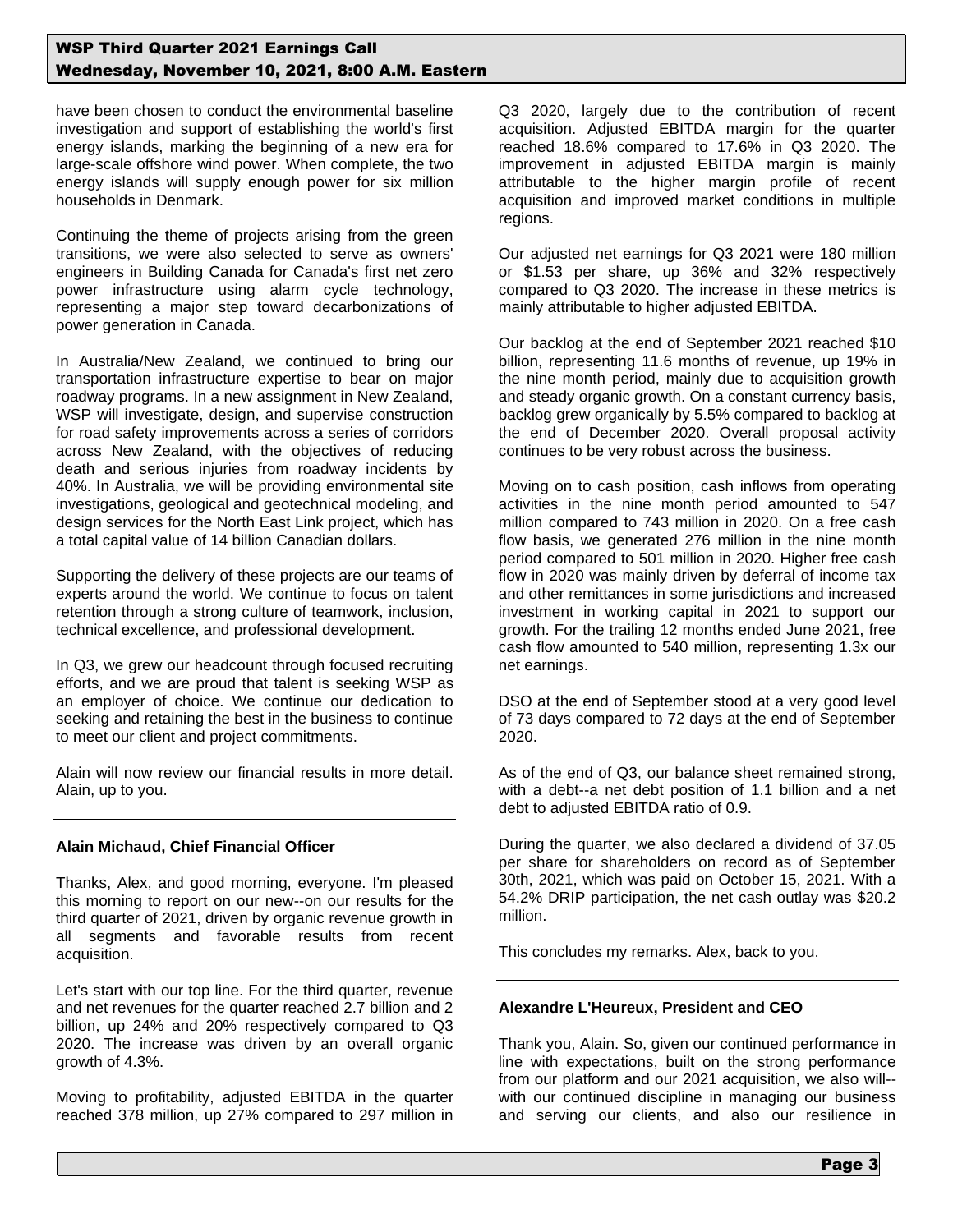adapting to changing market demands in sustainability and a healthy backlog, we are therefore in the position to reaffirm the financial outlook for 2021 issued in our Q2 2021 press release with the--an adjusted EBITDA range narrowed and now expected to be between 1.3 billion to 1.32 billion.

In conclusion, I am pleased with the continued momentum we have experienced in the third quarter and very proud of our dedication to achieving our 2019-2021 strategic ambitions. In early 2022, we look forward to sharing our next three year strategic plan with you as we continue to chart an exciting future for WSP. I would now like to open the line for questions.

#### **Operator**

Thank you. At this time, I would like to remind everyone, in order to ask a question, press star then the number one on your telephone keypad. We'll pause for just a moment to compile the Q&A roster.

Your first question comes from Jacob Bout from CIBC. Please go ahead.

#### **Jacob Bout, CIBC**

Good morning.

#### **Alexandre L'Heureux, President and CEO**

Good morning, Jacob.

## **Alexandre L'Heureux, President and CEO**

Good morning.

#### **Jacob Bout, CIBC**

How should we think about the impact of the U.S. Infra Bill being passed for WSP? I guess the obvious one is the conversion of soft backlog into hard backlog. I guess how quickly can that conversion happen? And then as we think about organic growth in Americas going forward, does that move you from kind of mid single digits to mid to high single digit organic growth rates exiting 2022?

#### **Alexandre L'Heureux, President and CEO**

Yeah. Look, I mean, it's fresh off the press, Jacob. So, like you, we are--we were pleased to see they announced on Friday last week President Biden is expecting to sign the bill on November 15, after which this will trigger for the government agencies to launch their administrative grant. And this will take time, obviously, so it is expected that this process will last at least anything between three to six months before we see the funds entering the pipeline.

Clearly, our clients at the moment are excited. There's obviously also a nervousness about the ability to deliver which I haven't seen, you know, in a very long time, so I think this is clearly a positive outcome. As it relates to organic growth, I think, clearly as I just stated, this is a real positive for U.S. business.

Over the year, we grew our soft backlog by, you know, seven folds, if I'm not mistaken, just year-to-date. And obviously, the inability of our clients to have certainty around the funding is probably what drove, you know, the--our--the issue of converting the soft backlog in hard backlog. So, this is clearly a positive for us.

How this will translate into the marketplace and how quickly clients will be eager to, you know, transform or transpose the soft backlog into hard backlog is to be seen. But it's clear that this is positive as it relates to organic growth.

#### **Jacob Bout, CIBC**

Okay, appreciate those insights. And maybe--my second question here is just on the sustainability of margins. They're very solid in the third quarter, but as you move into 2022, you know, how are you thinking about margins given, you know, wage pressure inflation and the phase back of some of the discretionary costs since reopening?

#### **Alexandre L'Heureux, President and CEO**

Obviously, wages and inflation and--is something we're very much focused on at the moment. We are--you know, we are approaching it. And we are cautiously optimistic that, in the next plan, we'll do everything we can, and that should not come as a surprise, to continue to improve our performance.

But this is obviously something that we are monitoring right now very, very carefully. As you know, Q3 is always the quarter where we generate the highest margin profile. Having said all that, given the outlook--the improved outlook that we provided, clearly we are expecting for this year an improved margin profile compared to 2020, which is good news.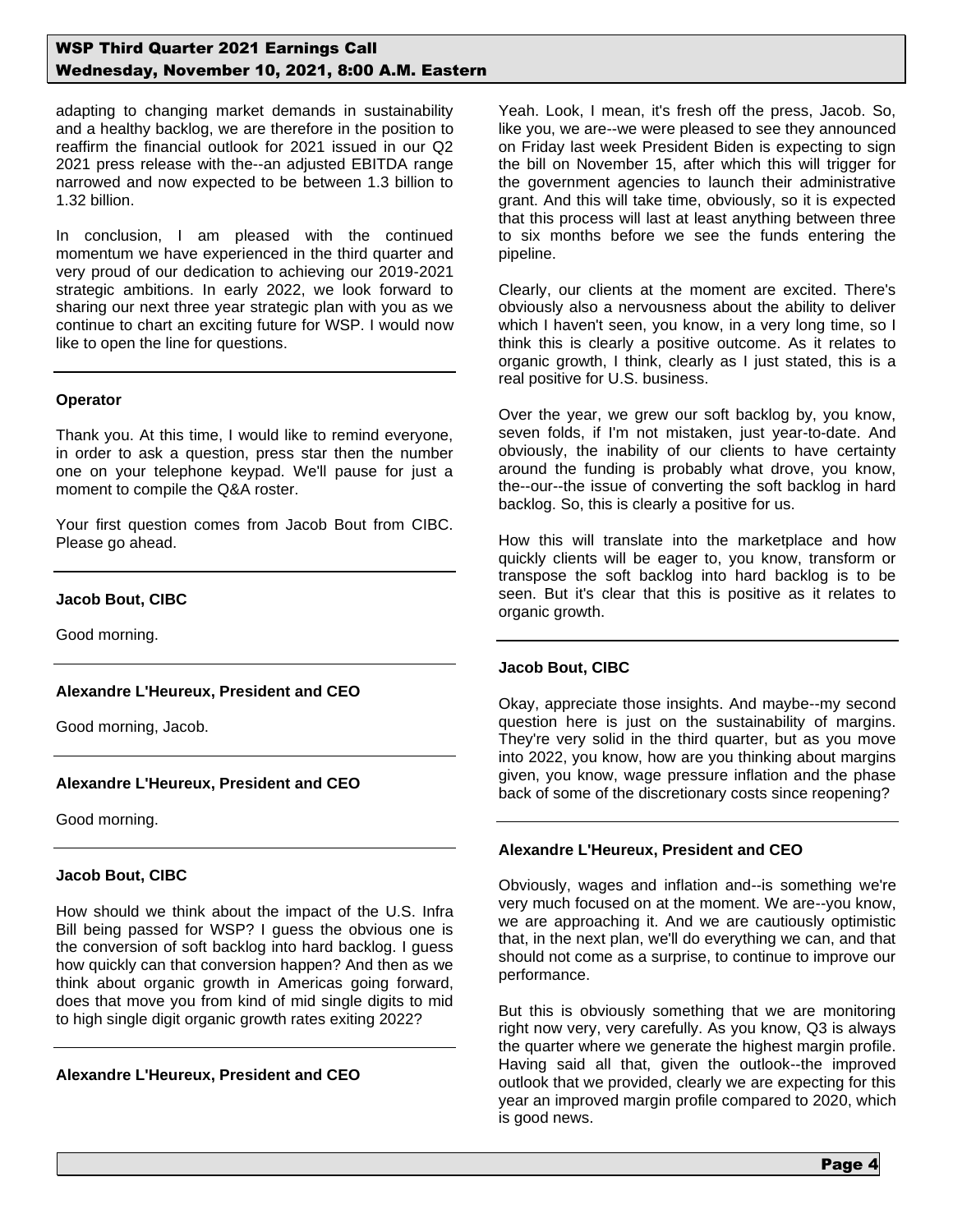And clearly, Jacob, as I've always said in the past, I'm a believer that there is room for us to continue to improve. And we'll do everything in our power to continue to improve next year and the years after.

#### **Jacob Bout, CIBC**

Okay, I'll leave it there. Thank you very much.

## **Alexandre L'Heureux, President and CEO**

Thank you, Jacob.

#### **Operator**

Your next question comes from Frederic Bastien from Raymond James. Please go ahead.

#### **Frederic Bastien, Raymond James**

(Spoken in French)

# **Alexandre L'Heureux, President and CEO**

(Spoken in French)

#### **Frederic Bastien, Raymond James**

Guys, let's build on Jacob's question. Obviously, this week's passage of the U.S. infrastructure bill is positive but, perhaps more importantly, you've got massive opportunities related to the net zero transition on a global basis. So, to me it feels like the sector is poised to enjoy above average organic growth over the next four to five years. Do you share that view? And how should we think about that from WSP's perspective?

## **Alexandre L'Heureux, President and CEO**

I think it's a fair assumption, Frederic, no doubt about it. I think our environmental--earth and environmental sector right now is performing way above, you know, our CAGR, our organic growth rate in the last I'd say decades, frankly. So, I look at our performance year-to-date and I look at our performance for the quarter, this is by far our- you know, our fastest growing sector at the moment.

But I'm also very excited about our transportation sector and market in the U.S., for instance. But I mentioned all of the plans and infrastructure bills that are--not bills, but the infrastructure plan that the various governments came up with in Canada, in Australia, in the UK, and in the Nordics. So, I think--let's not just forget that all of our end markets are interconnected, and the work that we do in environment is obviously--and often time in preparation for more work in the transportation, infrastructure, and building sectors.

So, I think this is good news because the work that you typically do in environment is upstream work. So, let's wait and see. But all in all, I think this is a real positive.

#### **Frederic Bastien, Raymond James**

Thanks for that, Alex. My other question is related to perhaps opportunities where WSP or Golder would previously not have been able to bid on. I mean, have you--are you seeing more opportunities of that nature, where that shows sort of the revenue synergies that you're--the combined firms have been able to generate? Are there good opportunities that opened up--?

## **Alexandre L'Heureux, President and CEO**

--Yes--.

## **Frederic Bastien, Raymond James**

--To the company?

## **Alexandre L'Heureux, President and CEO**

Absolutely, Frederic. I mean, it's--and I am not seeing just a few opportunities. I'm seeing many, many opportunities in the funnel.

I'll give you an example. You just take the mining sector, for instance. We know that at the moment--we can agree to disagree on the terms, but let's assume that we collectively agree that we are in a good--if not a super cycle, in a good cycle. Golder is the leading firm in belowground engineering and the mining sector. WSP is one of the leading firm in aboveground engineering. And most of the CapEx, typically in a mining project, will take place aboveground, and everything that has to do around the mining project.

Golder, on a stand-alone basis, was not in a position to carry out that kind of work. WSP, we are expert in that type of work. So, we--the combination of Golder and WSP in that regard is just incredible, and that was the whole thesis behind this investment. So, this is just one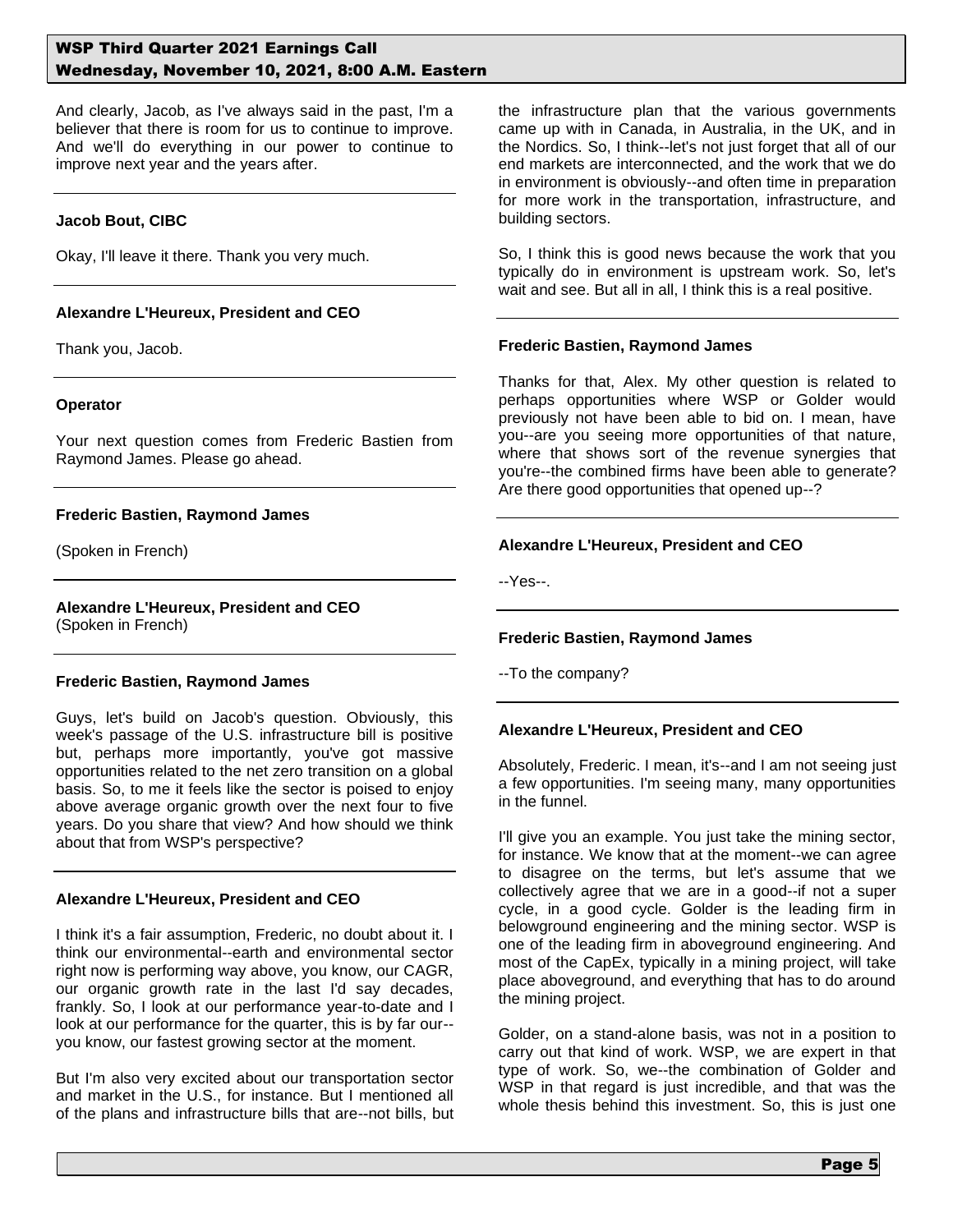example, but we are bidding jointly on a number of projects right now, and I--we've been quite successful.

Let's not forget that WSP and Golder have a history of working together as well. So, it's not like two firms came together and we didn't know one another. We had the utmost respect for the expertise that they will bring to the table and so as them. So, I think it's--we're very pleased so far with the outcome, but the joint bidding activity that- as a result of it.

## **Frederic Bastien, Raymond James**

Great. Thank you very much.

## **Alexandre L'Heureux, President and CEO**

Thanks.

#### **Operator**

Your next question comes from Chris Murray from ATB Capital Markets. Please go ahead.

## **Chris Murray, ATB Capital Markets**

Thanks, folks. Just turning back to the margin question a little bit, I guess the question I've got is, just looking at the outlook, and certainly pretty good growth, but just I guess a question around utilization and your ability to be able to bring in additional work. And how do you feel about, you know, your current staffing levels, and can you run more volume through the same cost base?

## **Alexandre L'Heureux, President and CEO**

Good morning, Chris. Look, a number of good questions in this question. Look, at the end of the day, if you just look the last decade and you look at the fee per revenue that we have been able to generate per employee, consistently it has increased over time.

So, starting with your last question, obviously we are in a position today to do more with less for a variety of different reasons. First, we are perhaps more efficient over time. And over the last many years, we were able to leverage technology to our own advantage, which is good news.

And clearly, there is improved productivity right now. And we've experienced that for--you know, during the pandemic, but also pre-pandemic. So, over time and during this last strategic cycle, we have been able to become more productive and more efficient in the way we deliver projects, so that's good news.

And as it relates to margin, look, and I mentioned it before, the trending around margins cannot just be looked into one quarter. It has to be looked at over time. And yet again, if I look back the last five, six years, consistently we have been able to improve our margin profile. And that's clearly the goal that we would be setting for our business in the next cycle, there's no doubt about it.

But the organic growth also is equally important, and we have a--you know, I look at the underlying trends in our industry, and I think that bodes well as well for organic growth. So, we have to take advantage of the market that is in front of us, and I'm confident that we will be able to take advantage of it.

#### **Chris Murray, ATB Capital Markets**

Okay. Thank you. And then, you know, the other comment that you made in talking about margin profile was about the acquisitions. And I'm assuming you're referring to Golder, but is there anything else that we should be thinking about in terms of the impact of recent acquisitions on that margin profile?

## **Alexandre L'Heureux, President and CEO**

It's certainly not just Golder. I look at the recent acquisitions that we completed in mechanical, electrical in the U.S., certainly building our U.S. platform out West. Clearly, the Olympics will be a big thing in the next few years, and having a strong MEP platform out West in the U.S. was very important for us. Acquiring a structural firm in LA was extremely important to us.

And then you look at the recent acquisition that we completed, kW and the data center, that--mission critical and data center sector, which right now is performing at a very, very high level, probably our highest margin profile in the group at the moment. And we are acquiring market share and continue to expand our presence in that sector. So, that too I felt was a smart move by the team, and I'm very pleased by that.

So, I'd say this year, all of our acquisitions have performed extremely well. And I expect them to continue to perform like that hopefully, obviously, next year.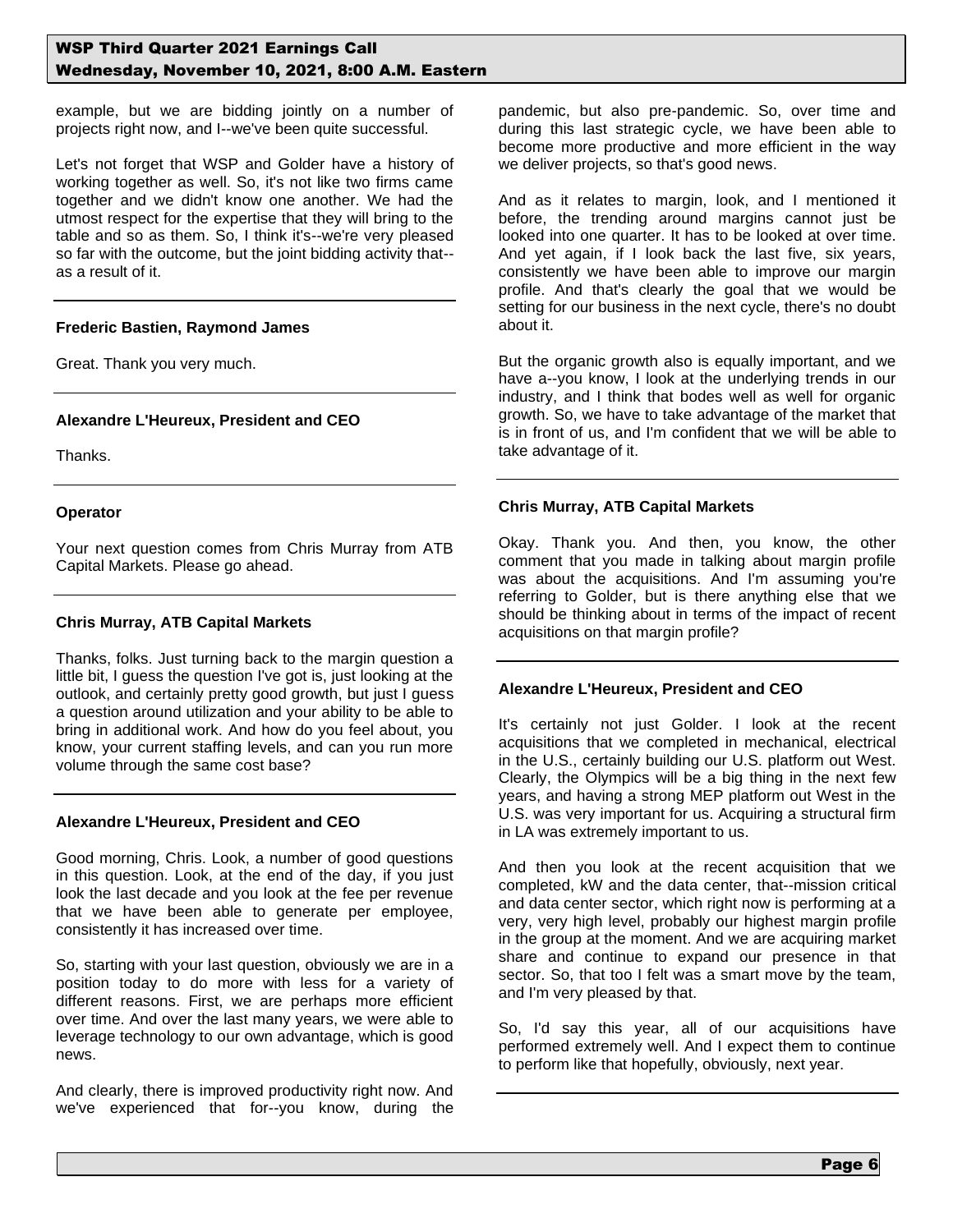## **Chris Murray, ATB Capital Markets**

Great. That's helpful. Thank you. I'll pass it over.

## **Alexandre L'Heureux, President and CEO**

Thank you.

#### **Operator**

Your next question comes from Benoit Poirier from Desjardins Capital Markets. Please go ahead.

#### **Benoit Poirier, Desjardins Capital Markets**

Yeah, good morning, everyone, and congratulations for the good quarter. Alex, when we look at organic growth per geographic segment, obviously very strong in Canada, the U.S., Latin America, UK, but you mentioned continued softness in the Nordics. So, could you provide some color on what is driving the softness, the ability to recover? And if you would exclude the Nordics, how would look like the organic growth if you would assume a more normalized level for the Nordics?

#### **Alexandre L'Heureux, President and CEO**

Yeah. I have not run the math, Benoit, if I was to exclude the Nordics. I was--but it's clearly going to be much--it would be much higher.

But I'll give you a different answer. If we were considering our acquisition in--to the organic growth this year, if I look at the organic growth that Golder has experienced, the organic growth that our mission critical business has experienced, our property and building business have experienced, you know, it would be in the high mid single--you know, single digits. So, it would be a very strong quarter from an organic growth point of view.

That's very positive. I have not run the math without the Nordics. I think Alain could come back to you offline and give you that answer. But at the end of the day, what happened in the Nordics, look, the way the pandemic was managed perhaps has certainly--and their clients to be in the position to procure work, it's been clearly a bit more challenging in the region.

Just maybe clear on this, I think we have an incredible business in the Nordics. We have a leadership position. And we are one, if not the only, international firm who has an--who has the opportunity to perform in the region. So, we entered that market in early 2000, and we're extremely pleased about our presence in the region.

There was a change in leadership which was announced in the last quarter, if you recall. And it's a lady who is taking over and has been part of the Golder team for many, many years. And I'm going to be there next week. And I believe that the future is bright for that business, it's just that the current market environment is a bit more challenging. But I think in the longer term, it's going to be a good market for WSP, no doubt.

# **Benoit Poirier, Desjardins Capital Markets**

Okay, that's great. And maybe for Alain, DSO increased sequentially by five days and while seasonality typically brings down the number in Q4. So, any color on what drove the increase quarter-over-quarter and whether we should see a five or six day improvement in Q4 like we normally do?

# **Alain Michaud, Chief Financial Officer**

Yeah, last--thanks, Ben. Well, last year, we have to remember Q4 was a really good quarter. So, we're still guiding between 73 and 78 days for 2021. You know, we're obviously supporting the growth right now so that impacts, you know, our--you know, we're investing in working capital, but, you know, we should get to the lower end of the range by the end of the year then. That's the way I would look at it.

# **Benoit Poirier, Desjardins Capital Markets**

Okay. Okay. And you're--Alex, you're now obviously very well on track to deliver on your three year plan and getting closer to introduce the new one. So, without giving us specific numbers, any color about the direction or trends we should be aware of?

# **Alexandre L'Heureux, President and CEO**

Look, Benoit, I don't think this should come as a surprise, but we have planned to go up. You know, we will do--you know, I mentioned it earlier on. The underlying trends in our industry are--I think it'd be fair and I think we would all collectively agree that they are strong. And I believe WSP is uniquely positioned to take advantage of those trends, not only in the earth environment sector.

And I mentioned before we have only one ambition in that regard as it relates to earth environment and our future-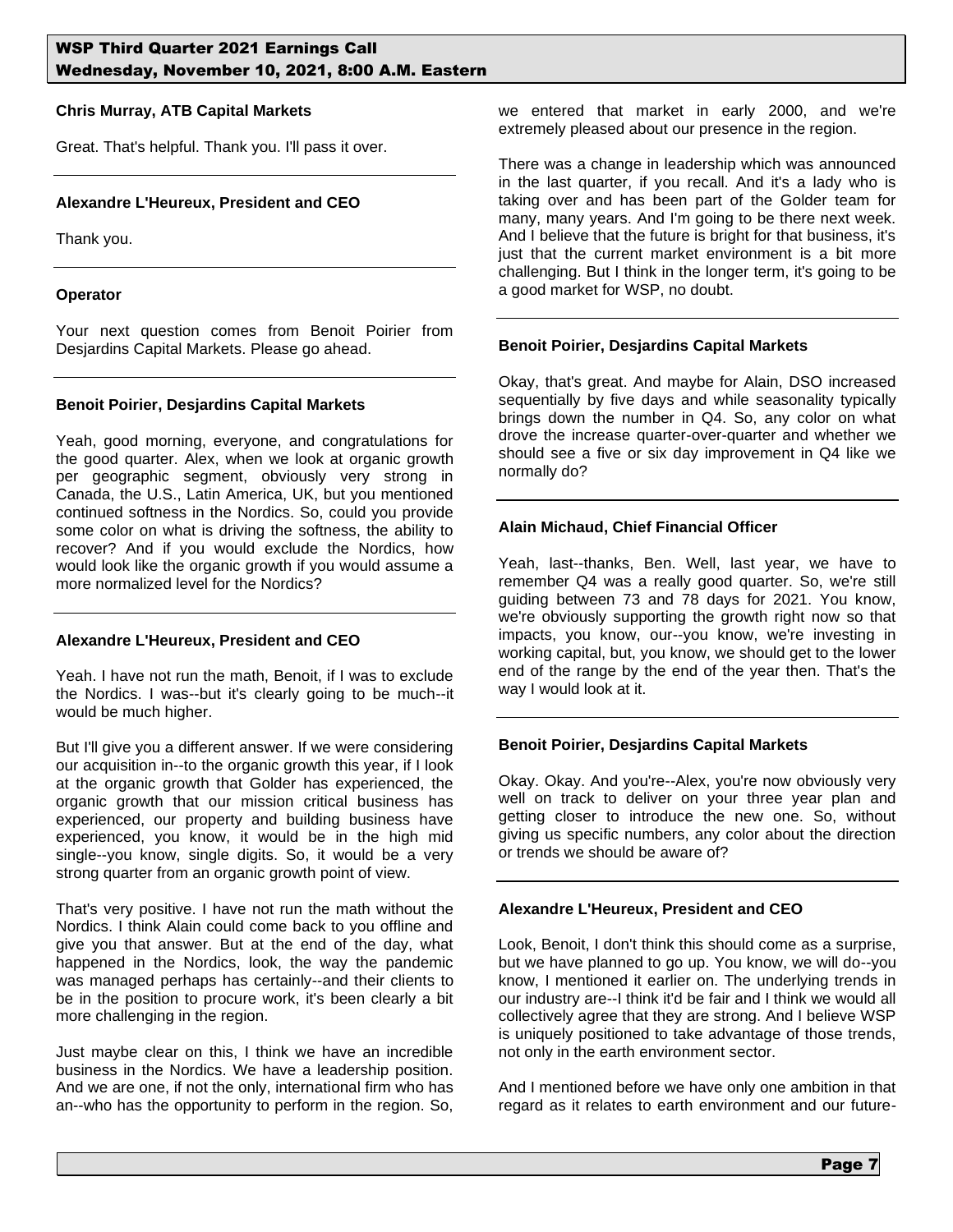ready program. We want to be the leading firm in the green transition, full stop. That's our ambitions. So, I'm not--I'm sure I'm not telling you anything that you don't know already or are surprised by. But it's certainly going to be a cornerstone of our strategy to continue on our journey and having the aspiration to be the leading firm in the space, and that we are not going to rest until we get there. And that will be obviously a key ambition of our next three year plan.

I think we're going to hopefully--you know, we have, hopefully, everything in our toolbox to exceed the organic growth rate that we were able to generate over the last decade on a CAGR basis. I think we have the right platform. We have the right leadership team. We have the right people, with a Board that is believing in the management team and is believing in the vision that we are setting for the business.

And on top of it, we have a very strong balance sheet. With the balance sheet now that there's below 1 time leverage this year given the strong performance of the business, we were able to de-lever very quickly our Golder acquisition.

So, we are entering this strategic cycle with a very strong balance sheet, a renewed leadership team, a strong Board, I believe a strong track record, and with a good margin profile. So, I'm looking at all of this, and, you know, I don't remember entering a new strategic cycle in a better position. So, I'm excited by it, and I look forward to updating you in the new year, obviously.

## **Benoit Poirier, Desjardins Capital Markets**

Perfect. That's great color. Thanks for the time.

## **Alexandre L'Heureux, President and CEO**

Thank you.

## **Alain Michaud, Chief Financial Officer**

Thanks, Benoit.

#### **Operator**

Your next question comes from Sabahat Khan from RBC Capital Markets. Please go ahead.

#### **Sabahat Khan, RBC Capital Markets**

Great. Thanks and good morning. Maybe just kind of going at the outlook question a different way, maybe not focusing on the numbers, but, you know, if you look out over the next few years, given some of the growth you've had in certain regions and end markets, you know, where do you see the greatest opportunity still? You know, which regions do you think have a lot more potential over the next few years? Are there end markets that you see yourself playing a bigger role than you see today? Just trying to get a perspective on, you know, after a strong year and Golder partly integrated, which areas are you really focused on over the next few years, just--you know, beyond just the strategic plan, but just for organic or any-- ?

#### **Alexandre L'Heureux, President and CEO**

--Yes--.

#### **Sabahat Khan, RBC Capital Markets**

--Opportunities?

## **Alexandre L'Heureux, President and CEO**

I understand your question. Look, I think that the power of the WSP platform is--resides in its diversity. And of course, in recent quarters and recent years, we talked a lot about the ESG trends, and we talked a lot about our earth environmental sector. But in the background, there's tremendous opportunities in our other end markets.

Transportation infrastructure is one. And I remember not so long ago, people being a bit--I'm not sure negative is the right word, but a bit negative around the property and buildings sector. But I have to tell you, I mean, the way we are--we have been able to diversify our property and buildings sector in recent years and tapping in new markets, like mission critical I just talked about, the health care sector, which is going to continue to grow with great strides over the next few years.

I think we are, WSP, as I said before to Benoit, uniquely positioned to take advantage of that. And I think what's so appealing about the end markets where we operate is that they are all interconnected. We are now in a position to bring experts on the earth environmental sector with our transportation sector, with our digital expert, providing increased digital services to our clients. We can bring experts in our property and buildings sector.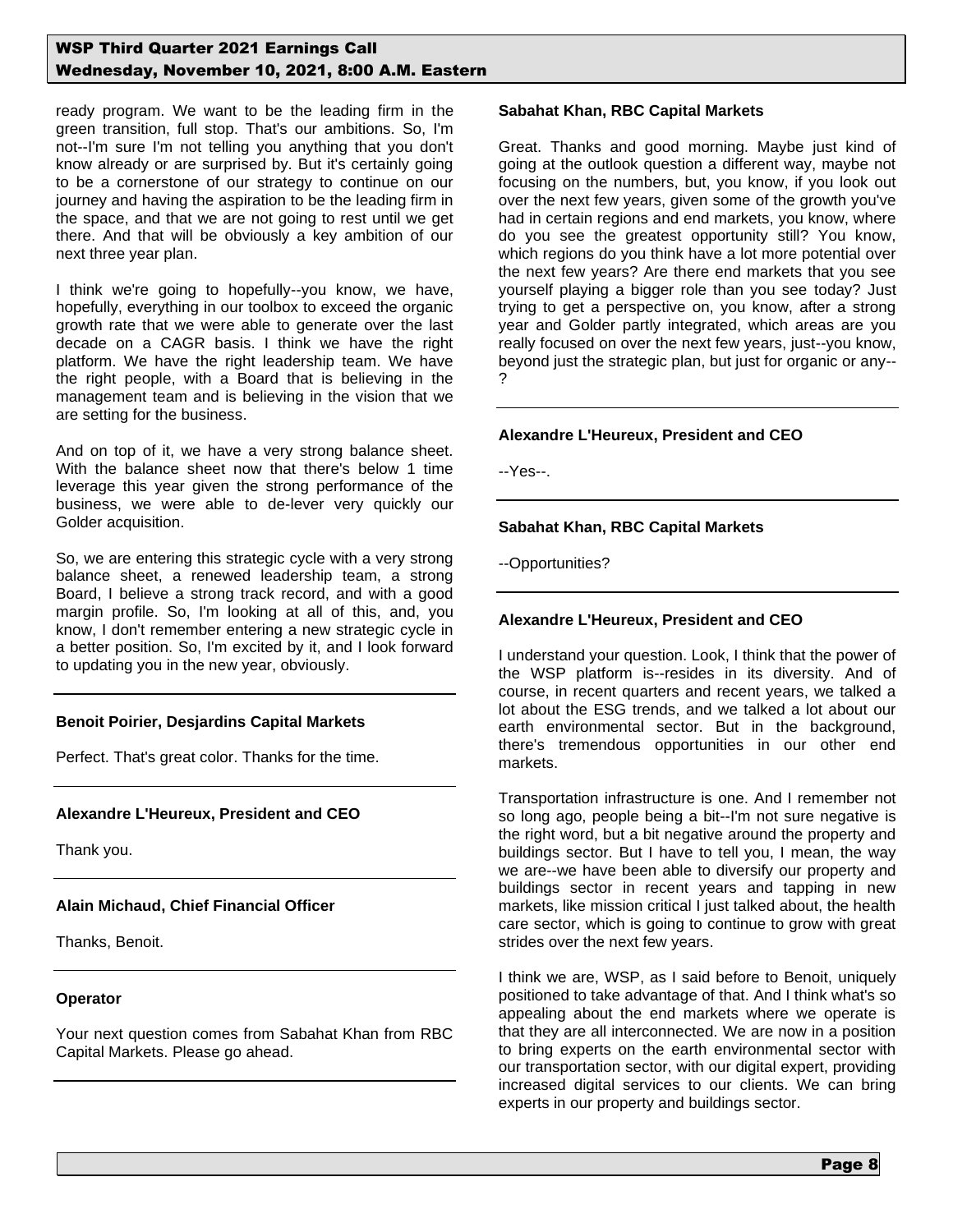Of course, in the next few years, if you ask me where I would like to grow our additional sectors, I think the power sector will be something in demand. And for the next 10 years, there'll be an incredible amount of work in that regard. Connecting new source of energy to existing grid will be a source of incredible work.

So, to continue to increase our footprint in that sector is something that I would like to be able to achieve. And that we can do organically, and hopefully we will be able to grow it through acquisition as well. So, there are a number of sectors that we're going to continue to grow. And I haven't--you know, I haven't discussed the regions, but most of our regions are still to this day subscale. Despite the fact that the UK--we have a large business, for instance, we can grow our presence in the UK. We can continue to grow our presence in Canada.

#### **Unidentified Speaker**

We're not.

#### **Alexandre L'Heureux, President and CEO**

In fact, without the--okay. So, anyway, look, I think--I see a great many opportunities both regionally in the end markets. And we'll update you in due course as we think about the next plan.

#### **Sabahat Khan, RBC Capital Markets**

Okay, thanks for that. I'm not sure what that was in between.

But I guess as you think about--maybe if we just delve a little bit into the properties and buildings side, you know, one of the themes that WSP has historically played on is urbanizations, and, you know, you're focused a bit more on the OECD countries. You know, as you talk to your clients and as you look at the regions globally, you know, there was some concern early in the pandemic that that theme might moderate. But what are you hearing today?

#### **Alexandre L'Heureux, President and CEO**

No. Yeah, I just talked about this. I think--I look at our property and buildings sector and right now it's very strong. It's growing. Margin profiles are high. And obviously, on the commercial side, maybe it's still--the market has cooled off during the pandemic.

But certainly in other subsectors, like I said before, the- on the health care sector or the mission critical work that we do, I mean, we've grown and we've grown at a very fast pace. So, I think this sector is not going anywhere. To the contrary, I see many opportunities. And time will tell, but I think, you know, we should be optimistic about this sector going forward.

#### **Sabahat Khan, RBC Capital Markets**

Great. Thanks very much for that.

#### **Operator**

Your next question comes from Dimitry Khmelnitsky from Veritas. Please go ahead.

#### **Dimitry Khmelnitsky, Veritas**

Thanks a lot for taking my questions. So, I'd like to talk to you about digitization. And obviously, a lot of engineering services companies talk about it. And I wonder what it really means for you and the ability to manage employee costs as well as offer new value-added services.

#### **Alexandre L'Heureux, President and CEO**

Yeah. It's a very good question. We'll be talking more about this when we unveil our plan in the next cycle.

But said shortly, digital means a lot of different things for different people, so I'm going to try to explain it very simply. You need to divide this bucket in two. The first bucket, to me, is more of an inward focus on our own business where, you know, we are providing the tools to our employees to automate and digitalize the services that we are providing to our clients.

And doing something like that will allow us to be more productive, to provide a better design and, along the way, having the ability to hopefully increase our margin profile not because we're passing on all of our efficiencies to our clients, but because we're providing a better service. And as a result of it, we are in a position to charge out more for our service because we're providing a more efficient design and we're allowing our creative design to, you know, design assets for our clients or on behalf of our clients that are more efficient, are less costly in a world where assets are becoming more complex and complex to design.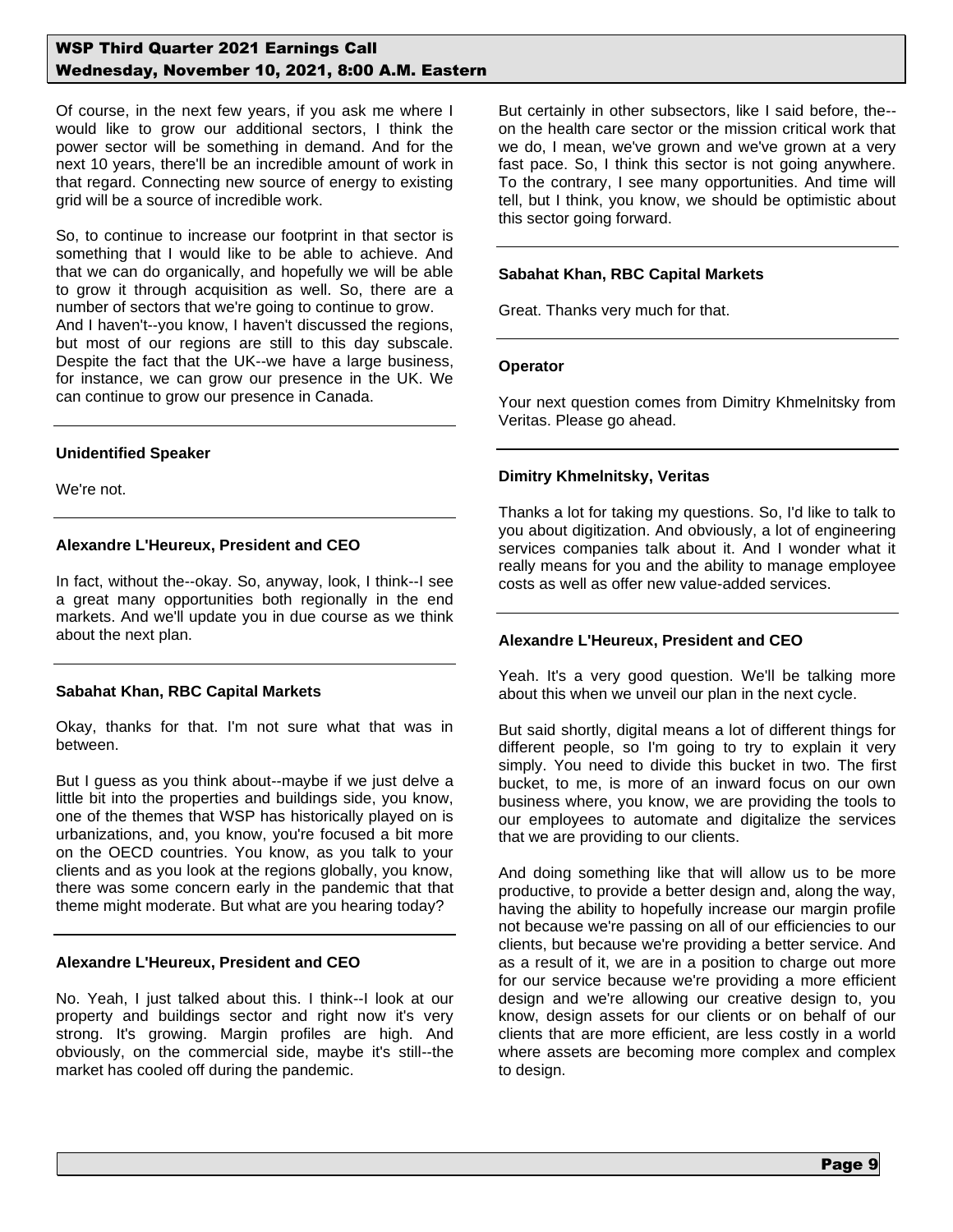So, that--to me, that's the first bucket. It's more of an inward focus. And the second one is more of an outward focus on the type of digital services that we are in a position to offer to our clients in today's world. And the reality is we are a consulting firm. We're trusted advisers- -a trusted adviser to our clients.

So, we're not a software designer and we don't have the aspiration to be a software designer. What we want to be is, you know, the best technology enabler in the marketplace, and we want to be in a position to design an asset today with the future needs in mind. And in order to achieve that is by incorporating the new technologies into the assets that we are designing today and thinking about the future. And that's when, you know, we start talking about our future-ready program.

So, in a nutshell, to me that's how you need to think of WSP. And in the next few years, we're going to continue internally to become more efficient and optimize our design processes by using new technology in the marketplace on one end and, on the other, we want to enable technology into the design that we're completing today to render the--you know, our assets more efficient and provide or meet all the needs of our local communities.

So, in a nutshell, that's how we're thinking about the digital technology and the impact that this is having on our industry.

#### **Dimitry Khmelnitsky, Veritas**

Got it, understood. And then you already mentioned that WSP is subscale in Canada, in Australia. So, I just want to touch base on acquisitions--.

## **Alexandre L'Heureux, President and CEO**

--Sure. Sure--.

#### **Dimitry Khmelnitsky, Veritas**

--Potential acquisitions status. And I was wondering if you can talk more about which regions do you see as most fragmented, and which regions do you see provide greatest opportunities for consolidation and for (unintelligible)--.

## **Alexandre L'Heureux, President and CEO**

--I--yeah, think many regions are providing many opportunities. The industry is still consolidate- fragmented. I'm sorry about that. Some places are more consolidated than others. The UK, for instance, over the years has consolidated very quickly. And we have, you know, a very good position in the space, but yet there is still some room for us to continue our growth in the UK.

Today the U.S. market is still very fragmented with a number of smaller size firms being part of our industry and also medium size firms and larger size firms. So, this is just an example of the spectrum of what we're seeing in the marketplace.

So, personally, I do see some room for us to continue to grow, as I stated before, in most of our large hubs. So, you can't time acquisitions, and we are going to remain disciplined. That's what made us successful. But in due course, I am confident that those acquisitions will come our way and will allow us to grow presence in those major hubs.

#### **Dimitry Khmelnitsky, Veritas**

Are there any particular end markets or industry subsegments that you'd like to avoid?

#### **Alexandre L'Heureux, President and CEO**

No, not really. I think we that like the sectors where we operate at the moment, and I have no desire to exit some of the markets where we operate right now.

## **Dimitry Khmelnitsky, Veritas**

Okay, got it. And then another question is, how do you think--obviously lease expense is a substantial expense for the company. How are you thinking about real estate, you know, given the shift to, you know, working remotely and coming to the office part time, let's say two times a week, three times a week as opposed to five days a week? I know I remember from the prior calls, you didn't want to make rash decisions and you wanted to see how everything pans out. So, I wonder what are your thoughts on that right now.

#### **Alexandre L'Heureux, President and CEO**

That hasn't changed, to be totally transparent with you. Unlike some of our peer group, we were quite vocal about the idea, you know, of remaining patient around our real estate floor plans.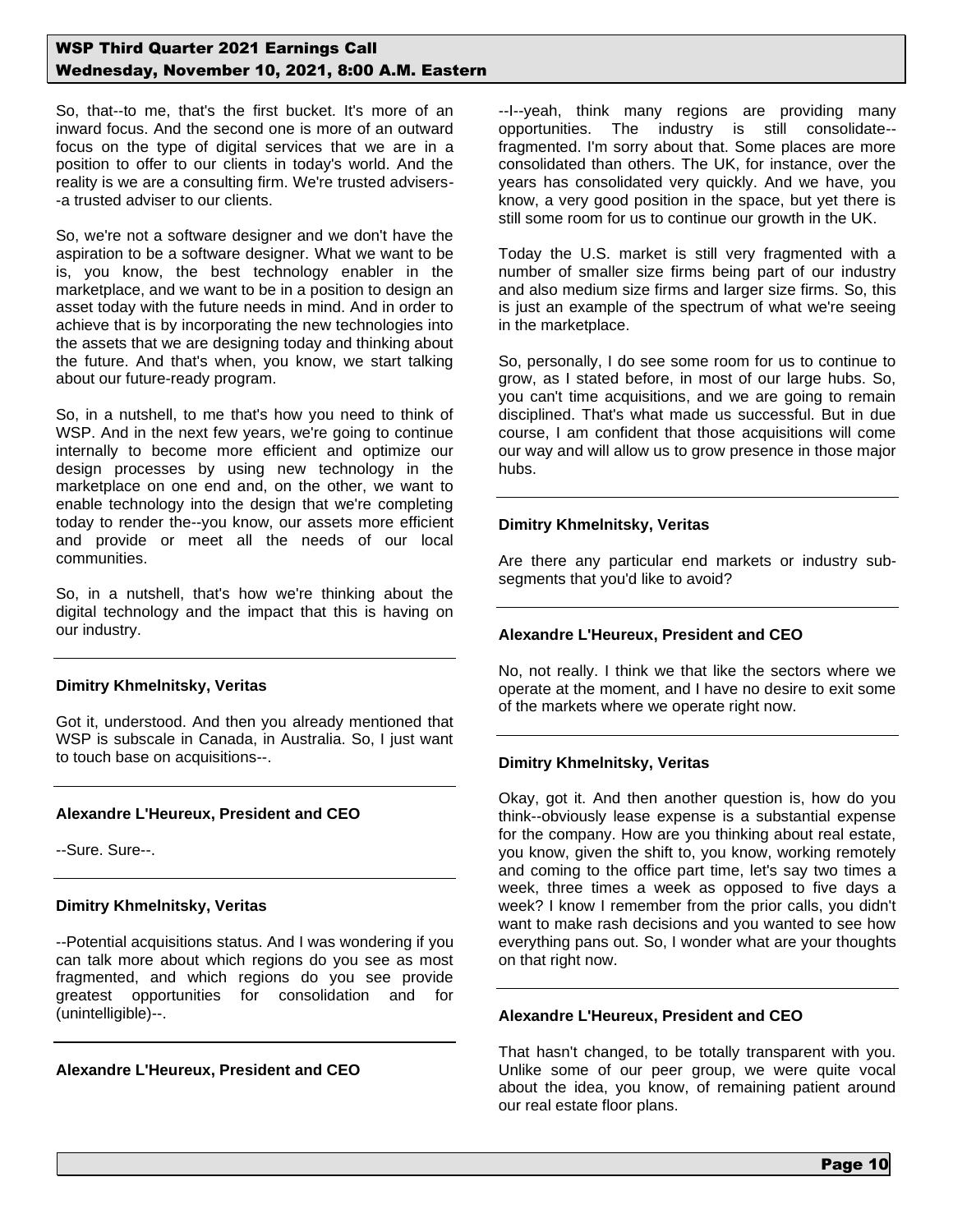Having said all that, in prior calls I said that 50% of our leases will expire in the next three years. So, as you can imagine, we're very focused on that and we are quite dynamic in the way we're thinking about it. But at the same time, you need to strike the right balance between creating an exciting working environment for your professionals, making sure that you preserve your brand, making sure that you build an incredible culture. And at the same time, recognizing that the world has changed and providing more flexibility to our employees is, in some fashion, a great competitive advantage.

So, I'm aware of that and the team is aware of that, and we are keeping this in mind as we are progressing. But at the moment, I would tell you that we have taken a very patient approach to all of this. And that has actually benefited us as opposed to penalizing us. And so, I believe that we'll continue to follow that track in the near term. And when we do have a firm position on the subject, we'll--clearly going to be communicating.

#### **Dimitry Khmelnitsky, Veritas**

Thank you. That's it for me.

## **Alexandre L'Heureux, President and CEO**

Thank you.

#### **Operator**

Again, if you'd like to ask a question, press star then the number one on your telephone keypad.

Your next question comes from Ian Gillies from Stifel GMP. Please go ahead.

#### **Ian Gillies, Stifel GMP**

Morning, everyone.

#### **Alain Michaud, Chief Financial Officer**

Morning, Ian.

#### **Alexandre L'Heureux, President and CEO**

Hello.

#### **Ian Gillies, Stifel GMP**

While I acknowledge the outlook is, by and large, positive, I'm just curious as to whether you're seeing any hesitancy from your private clients due to inflation trends and whether that could potentially end up being a headwind either next year or the year after.

#### **Alexandre L'Heureux, President and CEO**

Well, at the end of the day, your guess is good as mine. But I--our private clients have plans and they also have business to run, and real estate developers have returns to generate. And at the end of the day, I'm--it's not what we're hearing right now, if that makes sense.

What we're--what you're hearing is there's a lot of positive momentum, and I think the large private clients have money to put to work. There's a lot of cash in the banks. And in a low interest rate environment, it's providing our private clients to undertake very exciting projects and development opportunities. So, it's not what I'm hearing at the moment, to the contrary. And--but time will tell. Time will tell.

#### **Ian Gillies, Stifel GMP**

No, that's helpful. I--and the other question I was going to ask was with respect to the mining business and the work you're seeing come about there, is there a particular focus, whether it be on new mine expansions or focusing on helping on the maintenance and environmental side of existing mines, or is it really the whole package?

#### **Alexandre L'Heureux, President and CEO**

It's the whole package.

#### **Ian Gillies, Stifel GMP**

Okay, that's helpful. Thank you very much. I'll turn it back over.

#### **Alexandre L'Heureux, President and CEO**

Thank you.

**Operator**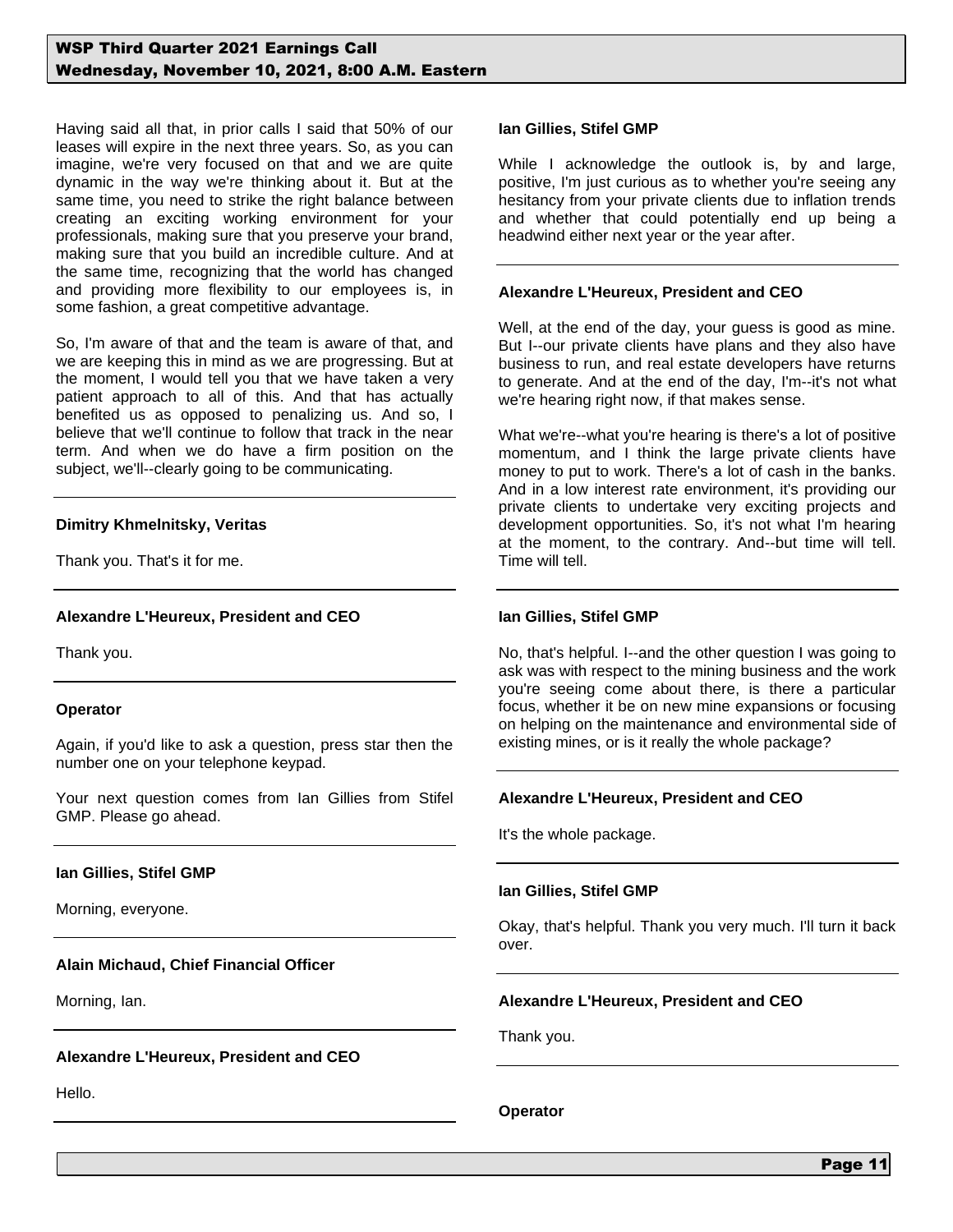Your next question comes from Michael Tupholme from TD Securities. Please go ahead.

#### **Michael Tupholme, TD Securities**

Thank you. Good morning.

#### **Alain Michaud, Chief Financial Officer**

Good morning.

#### **Alexandre L'Heureux, President and CEO**

Good morning, Michael.

#### **Michael Tupholme, TD Securities**

First question, can you talk about how things are progressing with respect to the Golder-related cost synergies that you outlined when you announced that acquisition?

#### **Alexandre L'Heureux, President and CEO**

Yes, Michael. Look, it's progressing well. On an annualized basis, I feel we are on track. So, what we've signaled to the investment community is we're, you know, highly confident that we're going to be there.

#### **Michael Tupholme, TD Securities**

Okay. Thank you. And as a follow-on to that, Alex, can you comment on what level of organic growth the Golder business delivered in the third quarter?

#### **Alexandre L'Heureux, President and CEO**

It was at, you know, good double digit growth for the quarter. And that was the same thing in the prior quarter.

#### **Michael Tupholme, TD Securities**

Right, so continued--.

#### **Alexandre L'Heureux, President and CEO**

--Continued--.

#### **Michael Tupholme, TD Securities**

--The same--.

#### **Alain Michaud, Chief Financial Officer**

--Continued momentum, yeah.

#### **Alexandre L'Heureux, President and CEO**

Continued momentum, and the track is very similar to, you know, the previous quarters at the moment. So, it's been a very good story.

#### **Michael Tupholme, TD Securities**

Perfect. And then just lastly for me, clearly lots of growth potential in the earth and environmental sector, partly related to obviously an ever-increasing focus on climate change and shift to the green economy. WSP is obviously very well positioned in these areas, but you did talk about it as clearly being a focus area. Wondering if there are any specific functional areas within that broader earth and environmental, green economy opportunity set that you think you could benefit from adding some expertise in.

#### **Alexandre L'Heureux, President and CEO**

We're not--at the moment, Michael, obviously given the sheer size sometimes of the acquisition that we're completing, sometimes we're not necessarily going to announce it. But for instance, we have been growing aggressively our climate change team in the U.S. and abroad. So, that's an area that we have been quite focused.

So, when you talk about rehabilitating sites, I think we have a very strong position. And on the studies, the planning, the strategy, I'd like us to continue to increase our position as well. So, we have grown our position this year year-to-date in that regard, and we're going to continue to do that.

And--but I'd say that, given the sheer size of our business right now, we have like 14,000 strong individuals in our earth environment sector, I think we have now a very, very strong platform to work with, but we are going to continue to grow it in the next plan, without a doubt. But